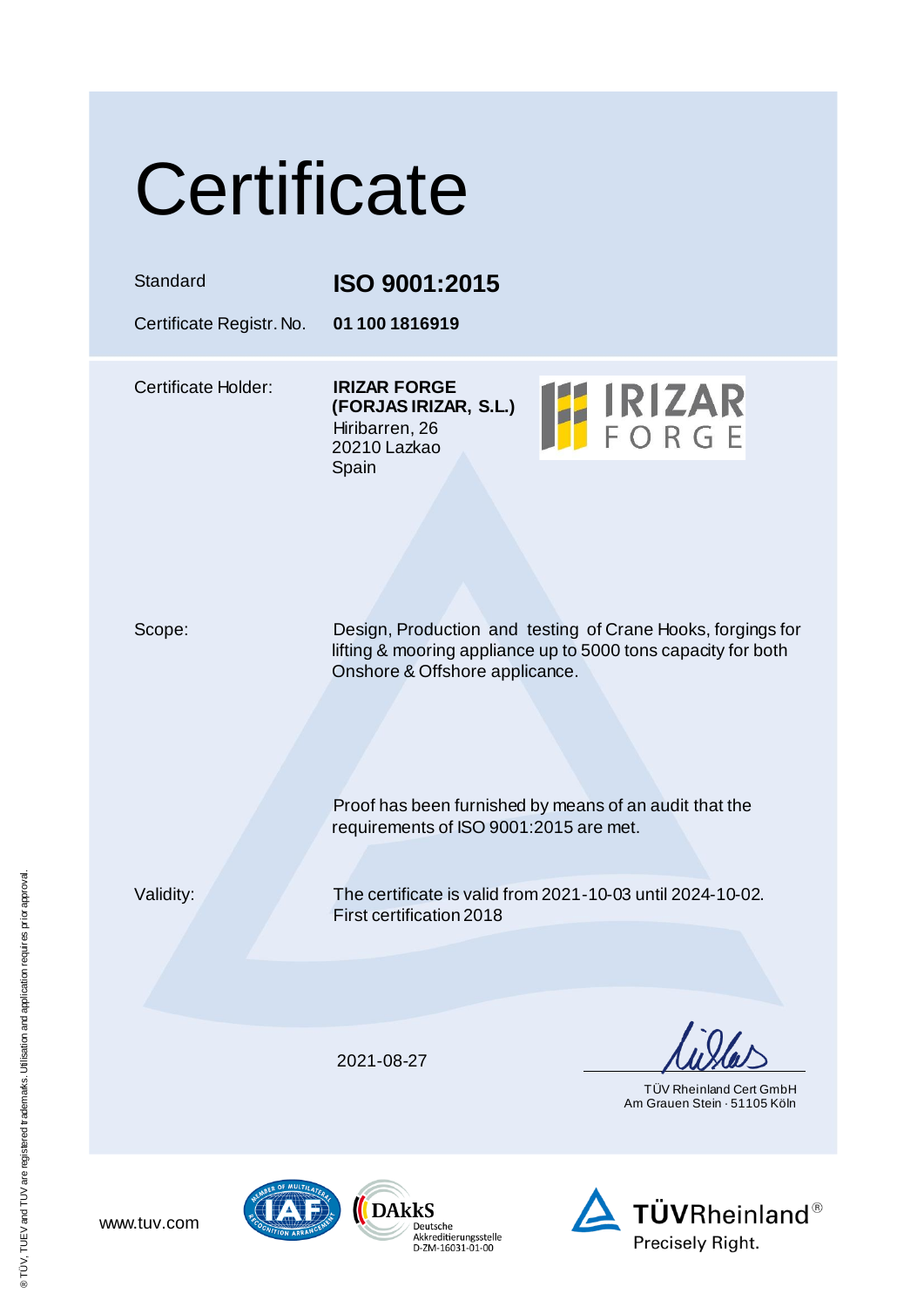|  | Certificate |  |
|--|-------------|--|
|  |             |  |

Standard **ISO 14001:2015**

Certificate Registr. No. **01 104 1816919**

Certificate Holder: **IRIZAR FORGE (FORJAS IRIZAR, S.L.)** Hiribarren, 26 20210 Lazkao Spain



Scope: Design, Production and testing of Crane Hooks, forgings for lifting & mooring appliance up to 5000 tons capacity for both Onshore & Offshore applicance.

> Proof has been furnished by means of an audit that the requirements of ISO 14001:2015 are met.

www.tuv.com

Validity: The certificate is valid from 2021-10-03 until 2024-10-02. First certification 2018

2021-08-27

 TÜV Rheinland Cert GmbH Am Grauen Stein · 51105 Köln